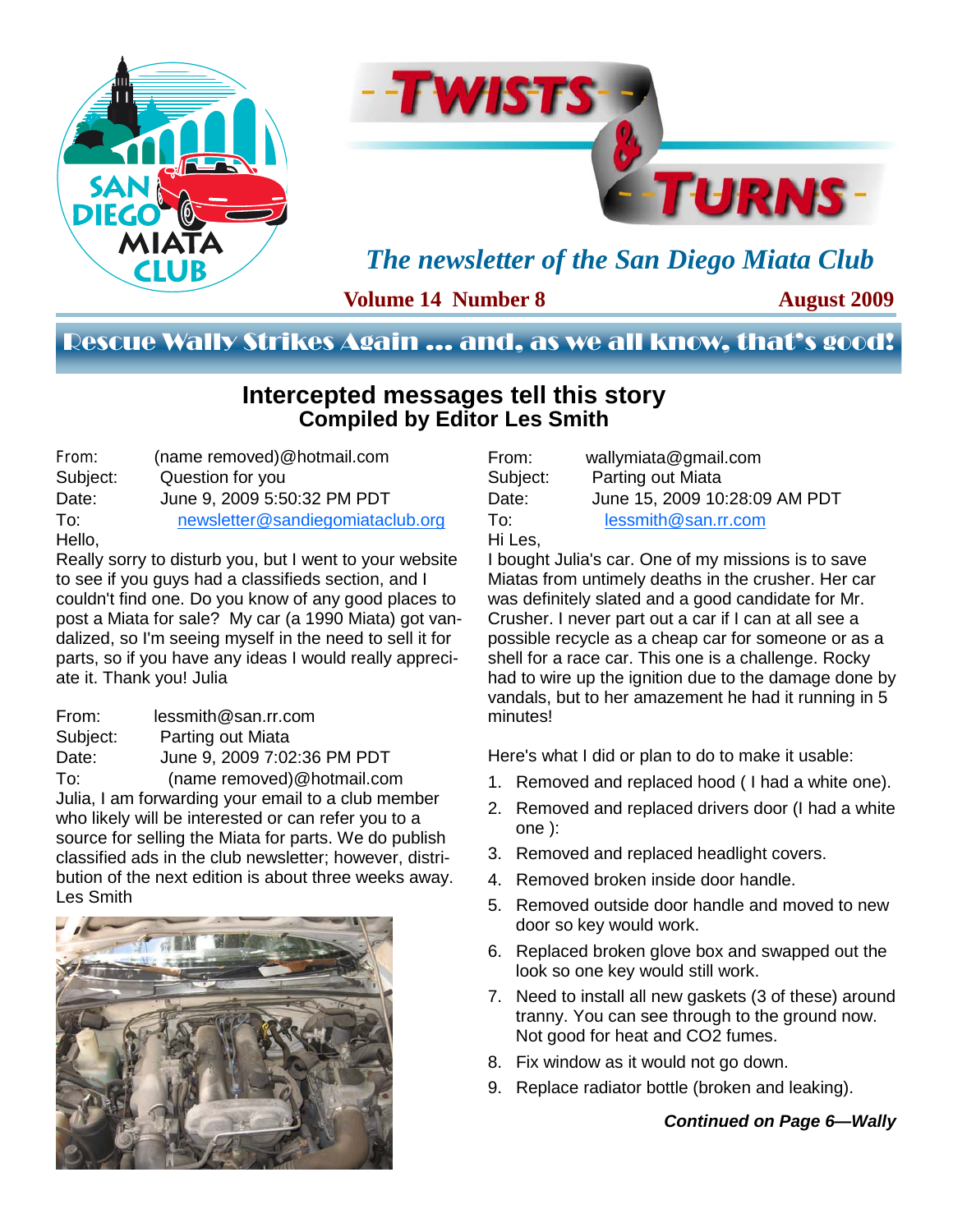# My Favorite Road

### **Brenda Markert**

It's taken me a long time to write about my favorite<br>road because ever since Les asked me to write<br>about it, I couldn't decide which road it was. I en-<br>joyed searching for Madonna, and the all-day drive to road because ever since Les asked me to write about it, I couldn't decide which road it was. I en-Big Bear last year, and of course my two Pukes with Steve and Laurie Waid (one Puke with each of them), and autocross driving school (oh yeah - that wasn't a road, but it sure was a favorite). And I always LOVE the Christmas Lights Run, and the recent Stay Behind Run right thru the center of the County was very enjoyable. Then I realized -- ta da -- my favorite road is the road I'm driving on in my Miata -- whatever road it is.

This particular night was the 10th running of the Twilight Run up to Julian. A new twist this year was Tom and Marna Woods' invitation to SoCalm members to meet up in Temecula and join us, and many of them did and that was great! Thanks Tom and Marna.

We gathered, as is tradition, down in Rancho San Diego near Hooley's Irish Pub. Some folks arrived early enough to eat a meal before the run, others showed up just in time to sign the waiver, join in the group photo, listen to Mark's detailed run instructions and hear Rainer Mueller's story about his wife's Schnauzer. And off we went.

Mark, thank you for reminding us to zero out our odometers as we exited the parking lot so our odometers would match the printed run directions. (That really helped me an hour an a half later when I was trying to decide if I needed to make an emergency pit stop, or if I could wait until we arrived at our rest stop.)

 Anyway, Jim and I were car number 4 -- I'd never been that close to the lead car before. I believe that helped me avoid missing the important right turn that I missed on the Moon Over Miatas run last year that Steve Waid keeps reminding me about. I love you, too, Steve!

 It was a beautiful, leisurely-as-promised, drive out through San Diego's back country. The mountain areas are greening up after the fires a couple of years ago, and Jim was lucky enough to spot five deer in one of the valleys -- plus we saw numerous horses and tons of cows. Lake Cuyamaca had some boats with fishermen, the sky was blue, and the air was clean and fresh.

We arrived at our rest stop, and I believe everyone was in line at the same time for the restrooms. The store was open for snacks and cold drinks and folks had a chance for a little visiting and car admiring out in the parking lot. We got to meet some new folks. Welcome to all you new members and thanks for joining us tonight.

 There must have been an announcement because all at once, everyone rushed back to their cars, jumped



in, and started their engines for the drive down. Mark had arranged for the sun to set at just the perfect moment when we were all on the road heading back to town in a beautiful line of about 50 Miatas. There were lots of "oooohs" and "aaaaahhhhss" coming over the CB radio. Someone said we might see the green flash. Of course, Steve Waid opined that the flash he saw was yellow. And Ted said something about what he was holding in his other hand. Maybe it was Ted who was "ooohing and aaahhinnnng."

 Anyway, it was a wonderful drive on a summer's evening. Some folks headed back to Rancho San Diego for ice cream, but Jim and I left the group at I-8 to head home -- we had a new toy and it has a remote control and Jim was anxious to play with it. After all, it's not everyday that someone wins a free 40" Sony Bravia HDTV. If you missed the Twilight Run this year, be sure to join us again next year. Same time, same place, same Channel 10 on the CB radio.

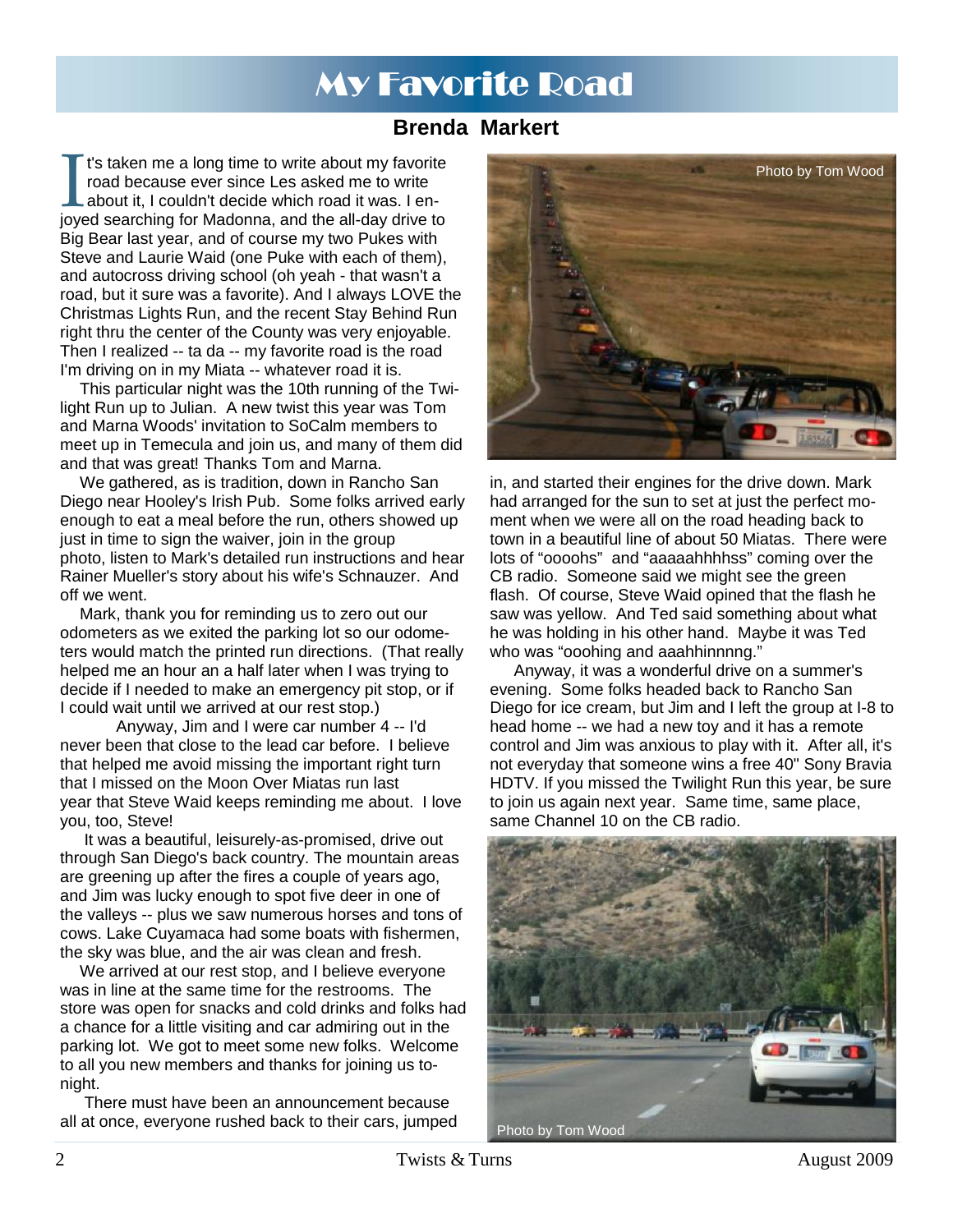# U Betta Cappa

### **Anthony Wilde**

Editors' note: This timely article was written by a former editor for the SDMC newsletter exactly 10 years ago this month. He lives in Las Vegas and still drives his Miata. It was fun seeing him at Miata World II in Dallas

The weather is great, the road is twisty and your<br>Miata is humming along. Life is good. Nothing c<br>fact you didn't replace the valve stem cap on one or Miata is humming along. Life is good. Nothing can take that smile off your face. Nothing except the fact you didn't replace the valve stem cap on one or more of your tires the last time you checked the air pressure.

You do check the air pressure regularly, don't you? Those seemingly insignificant items, be they the stock plastic caps or the spiffy logo ones with either Miata script or a prancing chicken, are actually very important. Take this scenario, for instance. You and your Miata are cruising right along, say 65-75 mph, when suddenly there is a pothole in the road. A quick twitch on the steering wheel and you almost clear it, but WHAM, not quite. The car slews left and then right and you realize that a tire has blown. Within a few seconds the episode is over and you are safely off the pavement.

As you prepare yourself mentally to change the tire you may find yourself thinking that even a good jolt like that shouldn't blow out an expensive high performance tire, should it? The answer is an unequivocal maybe. Just maybe the tire didn't "blow out" in the normal sense of the term. If the valve stem did not have a cap on it, here

is what could happen. At 70 mph there is a lot of centrifugal force working at that part of the wheel. The core of the valve stem is held closed partially by a spring in the core and partially by internal air pressure in the tire. If you hit the pothole with the valve stem at the bottom of its rotation, the impact of the pothole, added to the already significant centrifugal force, can overcome the spring and air pressure, and presto, the valve is open. The centrifugal force alone may now be sufficient to keep it open. The end result is much like a blowout. The air escapes from the tire so quickly that, coupled with tire distortion at the moment of impact and the lateral load on the tire (you were trying to steer around the pothole, remember?), the tire bead will unseat itself from the wheel rim and all of the air is gone, instantly.

No, this is not an everyday occurrence, but just once in a lifetime is one time too often, especially if it is due to having left that little insurance policy (valve cap) off. Most anyone can deal with a slow leak, even at speed, but a fast leak is no fun at all. The worst part is you will have unnecessarily ruined a tire, a wheel, your slacks (changing the tire), your shorts (death defying ride) and your day. The time saved leaving off those two-bit caps is definitely not worth the possible consequence!



This photo, taken 10 years ago by Michelle Langmaid, captured a beautiful girl and a beautiful scene as SDMC participated in the Filipino Pride Parade at the Embarcadero.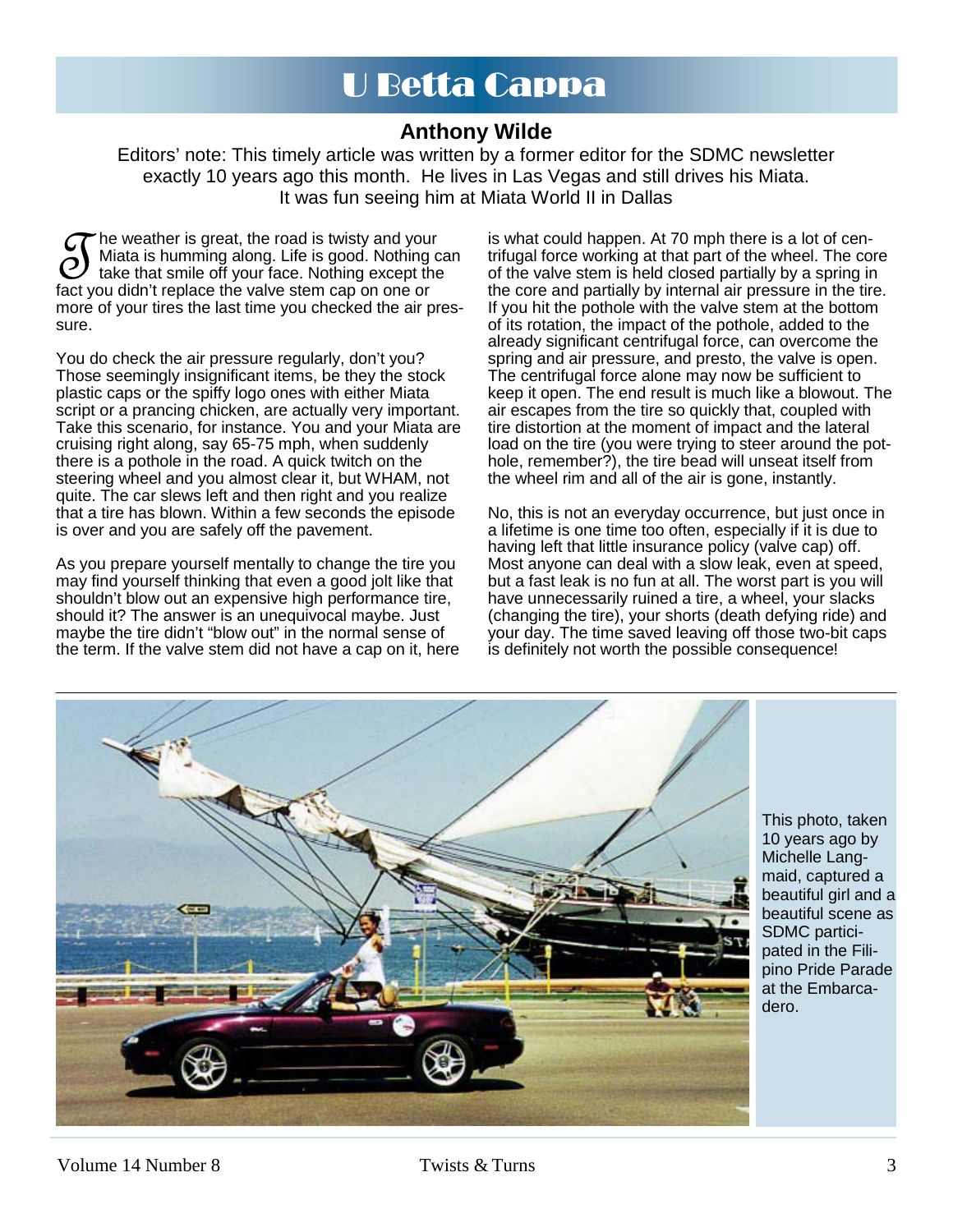# Membership

## **Our Mission**

The purpose of the club is to promote the enjoyment of, and enthusiasm for, one of the world's most exciting sports cars—the Mazda Miata.

Owning and driving a Miata is one of life's great pleasures, and adding the company and camaraderie of like-minded enthusiasts only enhances the experience. Won't you join the fun as we enjoy the beauty of San Diego County from the seat of a very special little roadster?

#### **Let's have fun driving our Miatas!**

#### **Welcome to our new members, 9 since our last newsletter.**

Kenneth Kuang **San Diego** 1997 Brilliant Black Dick & Jan Miller Escondido 1999 Emerald Mica

Linda & Bill Blaylock San Diego 2001 Crystal Blue Metallic Stephen & Helen Tanzer San Diego 2002 Titanium Gray Metallic David & Kitty Koss Escondido 2002 Sunlight Silver Metallic

As of July 15, 2009, we have 201 memberships (71 single, 130 dual) for a total of 331 members.

# **Monthly Meetings Dues**

Our monthly meetings are a great opportunity to meet your fellow club p.m. to enjoy meals, snacks, or members, ask questions, and share beverages while chatting with their stories. **Meetings are held on the**  Miata friends. The informal meeting fourth Thursday of each month, starts at 7 p.m. We guarantee you'll except in November and December have fun. when we meet on the third Thursday.

We meet at the Boll Weevil restaurant, 9330 Clairemont Mesa Blvd., in San Diego (between I-15 and SR 163). To contact the restaurant, call 858-571-6225.

Many members arrive around 6

**This month's meeting date:** 

**August 27** 

Dues are \$35 per calendar year, for either an individual or a dual membership (two members in the same household). Members who join the club in the first half of the calendar year (January through June) pay \$35 for their first year; those who join in the second half of the year pay \$20 for the remainder of the year.

# **Badges**

Have you noticed those engraved plastic name badges that other members wear? Would you like to get one?

Badges are available in colors to match your car. The cost is \$10 each for badges with safety-pin closures, or \$11 each for badges with magnetic fasteners. Prices include shipping to your home.

Sue Hinkle handles the ordering. Badge request forms are available at the Regalia table at monthly meetings and on the club's web site. All orders must be prepaid.



*Twists & Turns is printed by:* 

ABusiness Forms<br>Printing and Graphics David Beggs Account Executive 9111 S. La Cienega Blvd., Ste. 101 Tel: 310.215.3911 Inglewood, CA 90301 Fax: 310.215.3906 Cell: 310.365.4770 dave@labusinessforms.com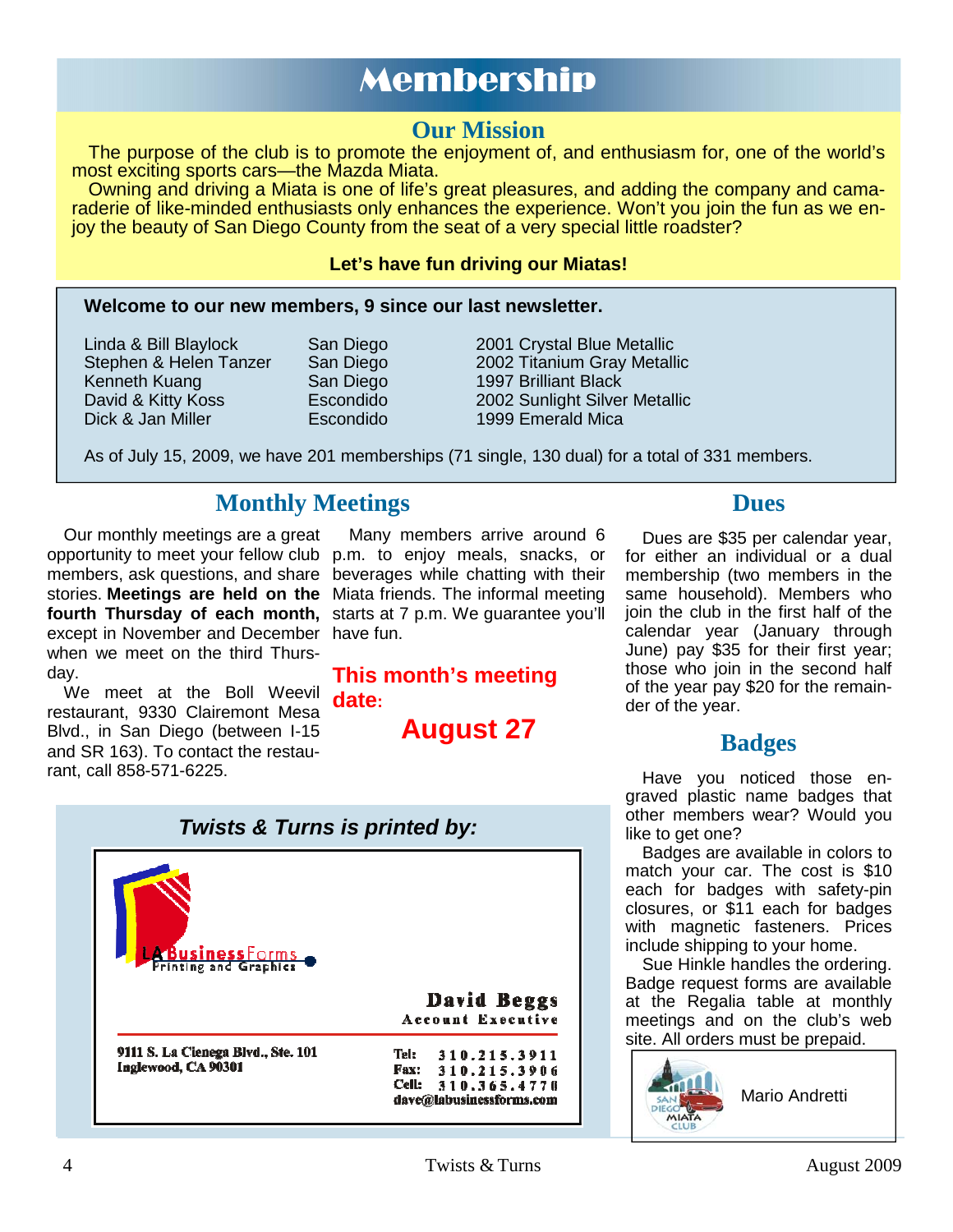# Plan Ahead People!

# **Miata Regional Events Calendar for 2010**

Many Miata Club members are interested in attending regional events sponsored by other clubs throughout the country. Registrations open on these events in September 2009 and have **limits on cars attending** the events. In some cases events filled up real fast....**Miatas Doin'The Charleston** 2008 only took **20** days. Register quickly before the events fill up. Click on the club's web sites below for information thus far.

### **Miatas Doin' the Charleston II**

April 29th – May 2nd, 2010 Charleston, SC. http://www.miatasdointhecharleston.com/ Registration will open on Sept.1, 2009 at midnight.

# **Miatas in Moab IV**

May 14th – 17th<sup>h</sup>, 2010 Moab, UT. http://utahmiataclub.com/node/11 Registration open now........ over 200 cars have registered so far. NO limit on the number of cars & NO registration fee.

### **Miata Mountain Mania**

June 24th-27th, 2010 Laurel Highlands, PA. http://www.westpennmiataclub.com/mania10.html Registration will open in Sept. 2009 (no date yet)

**Surf N Safari**  October 14th-17th, 2010 San Diego, CA. http://www.sandiegomiataclub.org/

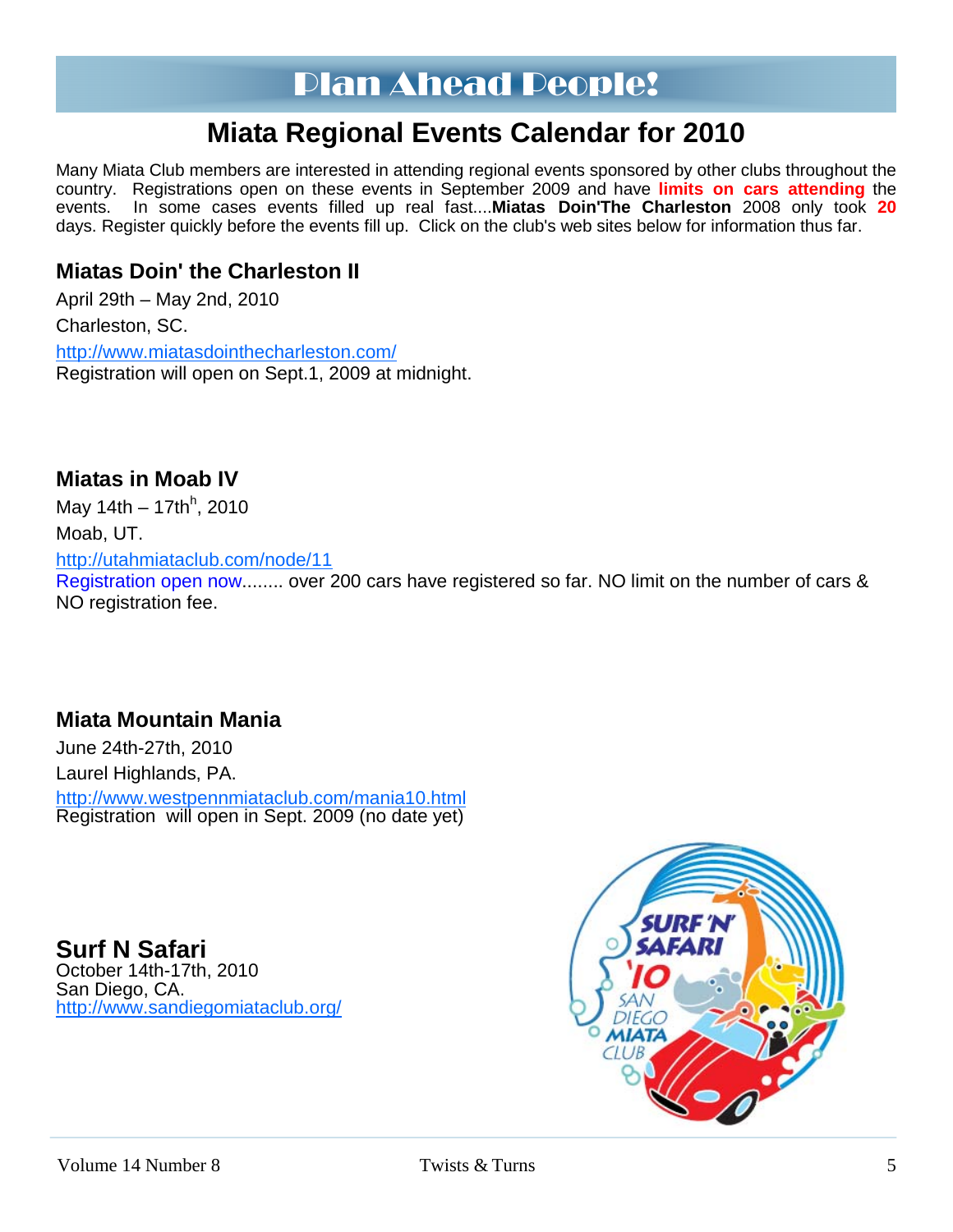# Can You Name These Car Owners?

Many San Diego Miata Club members have "vanity" plates—if your car has a name, it ought to wear a name badge, shouldn't it? Test yourself, and see how many of these SDMC cars you can match to their owners. Bring your answers to the next meeting, and we'll see who knows what!

| <b>OUIZOOM</b>  | <b>LEZZZGO</b>  |
|-----------------|-----------------|
| <b>GRNZOOM</b>  | M MY WAY        |
| <b>OBI WAID</b> | <b>MEZOOM</b>   |
| <b>BSTYELO</b>  | N 2 TULL        |
| DARK 1          | <b>NICE HAT</b> |
| <b>RZRBLU</b>   | RDDY2RUN        |
| 2HVGFUN         | <b>RNNAWAY</b>  |
| +2CONES         | <b>SDMIATA</b>  |
| 4BRNDAK         | <b>TMVOODO</b>  |
| <b>B SVZOOM</b> | UR4GIVN         |
| <b>BUZER</b>    | <b>XAE</b>      |
| <b>FUN4RLW</b>  | <b>YLWZOOM</b>  |
| <b>MI FUN</b>   | <b>M SHACK</b>  |
| <b>FROM VK</b>  | <b>GOT ZOOM</b> |
| <b>GOT ZOOM</b> | 93 NOIR         |
| HELYUN          |                 |

#### *Continued from Page 1—Wally*

- 10. Put on a rubber cover on hl motor (missing).
- 11. Put on a heat shield under motor (missing).
- 12. Put on a missing interior grill opening shell.
- 13. Remove and replace hood release cable (bent by vandals).
- 14. Remove and straighten radio antenna.
- 15. Remove trunk and sand and paint it.
- 16. Remove burglar alarm (useless).
- 17. Horn wire disconnected and when connected; horn won't turn off.
- 18. Replace damaged radio (no face plate).
- 19. Replace windshield (cracked by vandals).
- 20. Replace broken windshield plastic at base.
- 21. Replace missing hub cap.

Whew!!! It does run and shifts good, has decent tires and battery, and 177,000 miles. Out of 26 cars I parted or fixed this is the worst one I have seen!

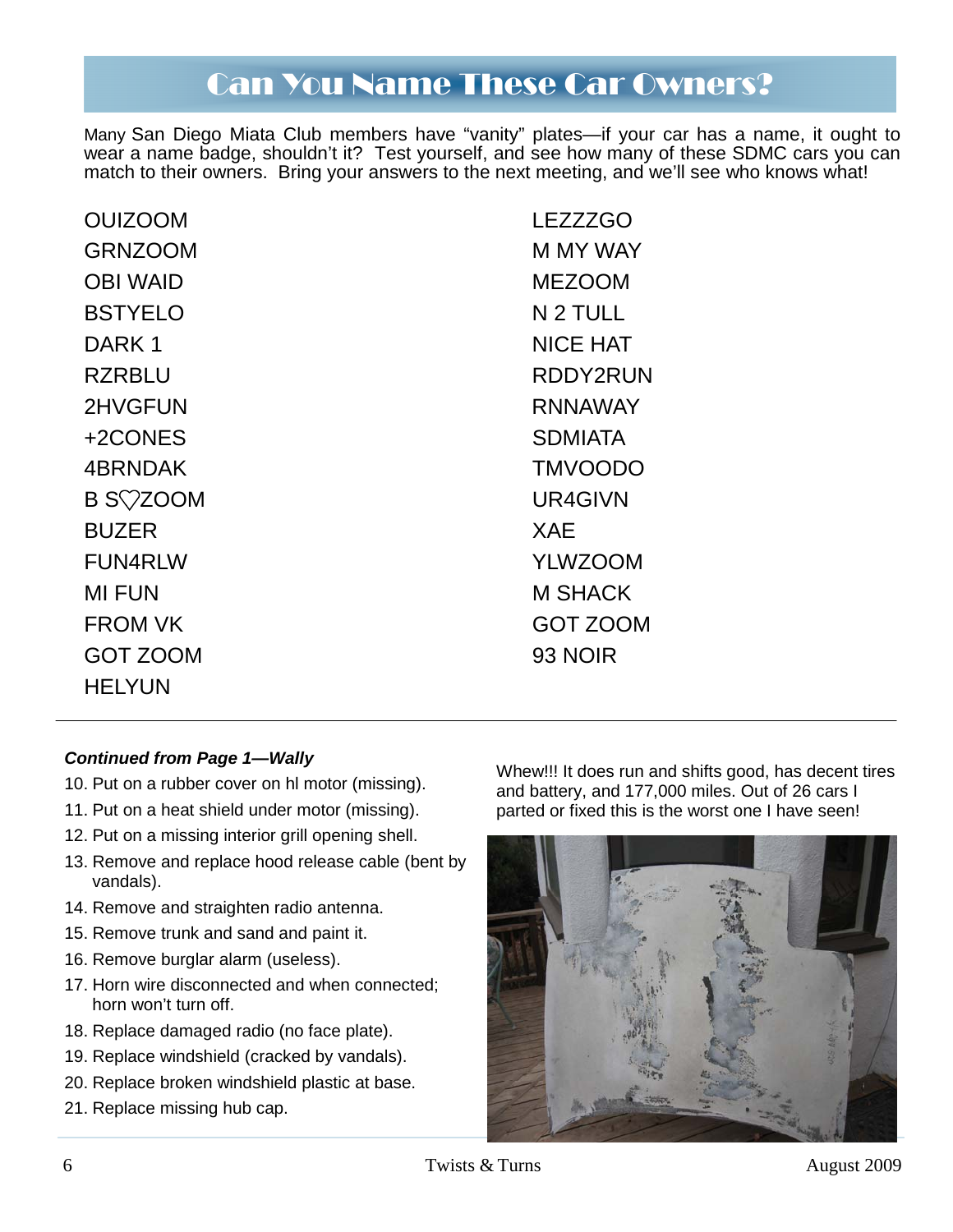| <b>August Events</b>               |                                                      |                                |                                                                                    |                                                         |
|------------------------------------|------------------------------------------------------|--------------------------------|------------------------------------------------------------------------------------|---------------------------------------------------------|
|                                    |                                                      | <b>TIME</b>                    | <b>LOCATION</b>                                                                    | WHO TO CONTACT?                                         |
| FRIDAY<br><b>AUGUST 7</b>          | CRUISIN' GRAND<br><b>ESCONDIDO</b>                   | 6 PM EAT<br><b>7 PM CRUISE</b> | MEET AT TOM'S #23,<br>West side of Center City<br>Pkwy at 5th Avenue,<br>Escondido | <b>STEVE WAID</b><br>760.432.0727 OR<br>SWAID@COX.NET   |
| <b>SATURDAY</b><br><b>AUGUST 1</b> | <b>DEBBYE DOES THE</b><br><b>SANTEE DRIVE-IN RUN</b> | 3:15 EAT<br><b>7:00 MOVIE</b>  | <b>MEET AT FILLIPPI'S PIZZA</b><br><b>13881 HIGHWAY 94</b><br>(CAMPO RD.) JAMUL    | <b>BRUCE &amp; DEBBYE</b><br>LEWIS<br>OUIZOOM@YAHOO.COM |
| <b>SATURDAY</b><br><b>AUGUST 8</b> | <b>MOON OVER MIATAS</b>                              | 7:45                           | <b>DUDLEYS BAKERY</b><br>HWY 78, SANTA ISABEL                                      | <b>STEVE WAID</b><br>SWAID@COX.NET                      |
| THURSDAY<br><b>AUGUST 27</b>       | <b>MONTHLY MEETING</b>                               | 6 PM EAT<br><b>7 PM MEET</b>   | <b>BOLL WEEVIL RESTAURANT</b><br><b>CLAREMONT MESA BLVD</b><br><b>SAN DIEGO</b>    | PRESIDENT@SANDIEGO<br>MIATACLUB.ORG                     |

### **Debbye Does the Santee Drive-in Run**  Saturday August 1<sup>st</sup> start at 3:15 PM

Fillippi's Italian Restaurant ,13881 Highway 94 (Campo Rd.) Jamul.

New and improved Drive-in Movie Run. The Run will be a little longer on miles and a little longer on driving fun. Before we leave our early dinner around 4:45PM, we will decide which one of two movies that we will watch. If you have been on this run before, you already know that we select only movies that are highest in quality and entertainment value. Previously, Beerfest comes to mind as an example of this run's fine cinematic history. If you can't make it to the start you can still meet up with us at the drive-in (10990 Woodside Av. Santee) around 7:00PM.

Here are some Drive-in Movie Run tips-

- $\mathcal{R}$  There is a gas station across the street from Fillippi's
- $\hat{x}$  Bring an FM radio to get movie sound track (they have no speakers).
- $\mathbf{\hat{x}}$  Bring chairs as we sit in front of our cars.
- $\lambda$  Jackets might be a good idea
- $\approx$  Movie fee is \$8.00 (\$4.00 for kids and Steve Waid).
- $\sqrt{x}$  You can bring snacks or go to the snack bar (goodie bags will be provided).
- $\approx$  Second movie starts around 11:00PM
- $\hat{x}$  Come on along, ya'll will have a great time!

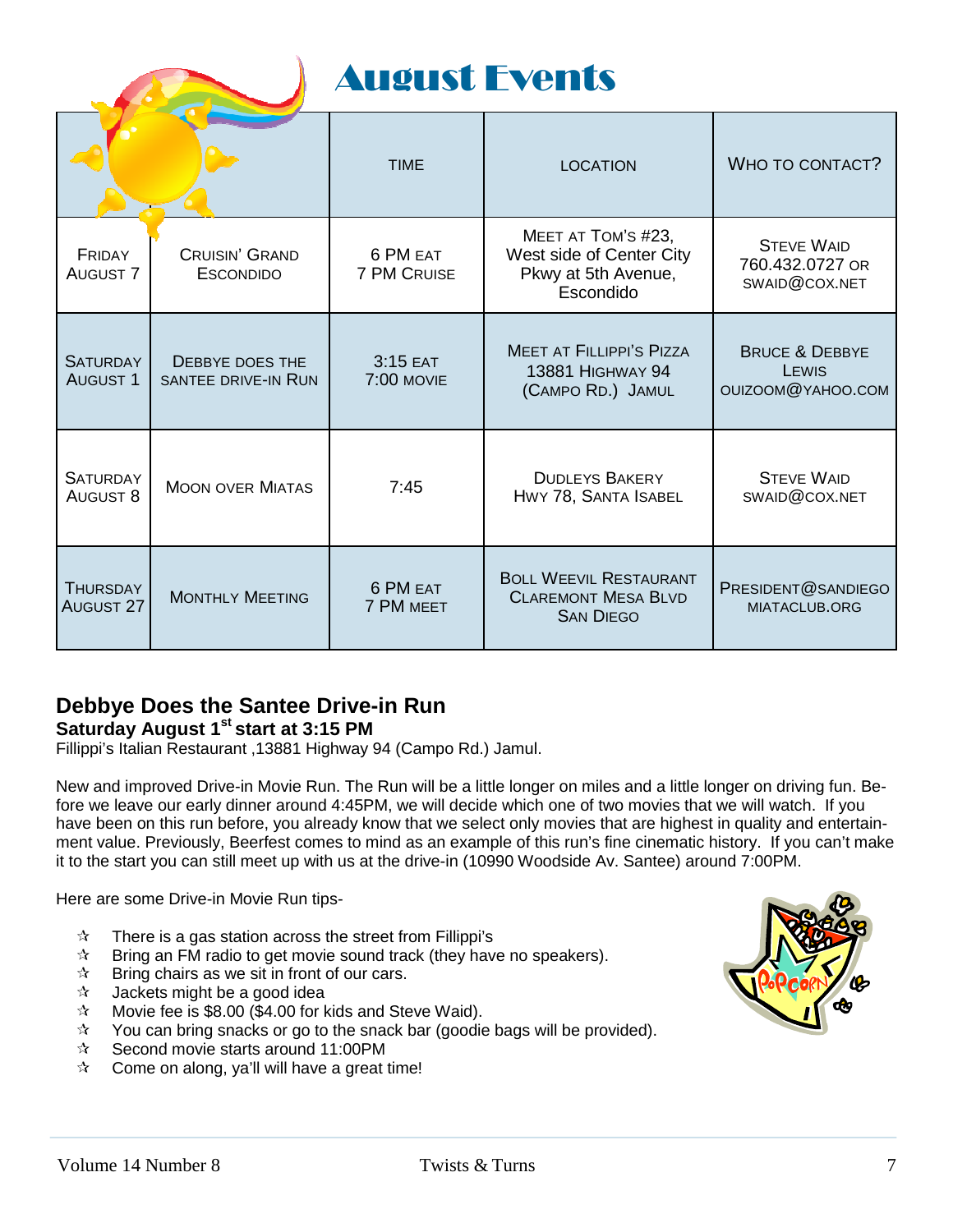### **CRUISIN' GRAND ESCONDIDO Friday, August 7, 2009**

First Friday of each month from April through September 6 PM - Meet at Tom's #23 on the Southwest corner of 5th Street and Centre City Parkway in Escondido 7 PM - Leave Tom's to cruise Grand Contact: Steve & Laurie Waid swaid@cox.net

Cruisin Grand has changed it's format back to the one that we took advantage of for years. Therefore, we will start back up our monthly Meet, Eat, and Cruise on the first Friday of each month through September.

6 pm - Meet to Eat at Tom's #23 . For those that are not aware, the new commuter lanes are open all the way to Escondido now and have helped in relieving the traffic crunch on I-15 north.

7 pm - We will leave Tom's to Cruise Grand. After Cruisin Grand a couple of laps we will park and walk Grand. You are free to get ice cream, spend lots of time viewing the cars, and or leave whenever you would like.

# **Moon Over Miatas**

**Saturday, August 8** 

Meet at Dudley's in Santa Ysabel

The 6th Year for Moon Over Miatas is earlier this year. The annual August event is on Saturday, August 8th because the full moon is earlier this year.



Moon Over Miatas is a night run that we will be doing for the 6th year in a row. The concept is that we will drive from Julian down Banner Grade to S2 to Interstate 8 under a full moon. In previous years the temperature has varied from 76 to 102 degrees as we transition through several elevation changes. The sky is rich with stars and the shadows cast by the moon on the mountains along side us make this a very special run.

We will leave Dudley's about 8pm so be there by 7:30. We will be making a pit stop at the Golden Acorn Casino on the way home. It is about a 140 mile run before we have a pit stop after we leave Dudley's...so be prepared. No RSVP's are necessary.

### **MAIN STREET AMERICA CAR SHOW August 9, 2009** 8:00 AM - 3:00 PM Embarcadero Park North (Seaport Village) Schedule: Vehicle Check in 8-10am (Now with 3 entry points) Vehicles on Display, Raffles and Music 10-3pm Trophy Presentation 3pm (Trophies awarded for 1<sup>st</sup> and 2<sup>nd</sup> place) Pre-registration is required, form must be postmarked by August 3rd, 2009 Cost \$25.00 (Entries receive a reserved space with the other vehicles in your class or club, or pre registered friends (your choice) dash plaque and a delicious lunch) \*Additional food & beverages can be purchased on-site and we have added additional food service lines. For show info call Charles Stankovich (619) 838-8116 – Registration info call Craig Moya (619) 660-8071 **Email Charles at: cstankovich@cox.net - Visit us at: www.cocsd.com or www.sdcb.org**  This is a people's choice charity car show with the proceeds to benefit the S.D. Center for the Blind. Cost is \$25 /car (includes class entrance, dash plaque, lunch) Register by Aug. 3rd.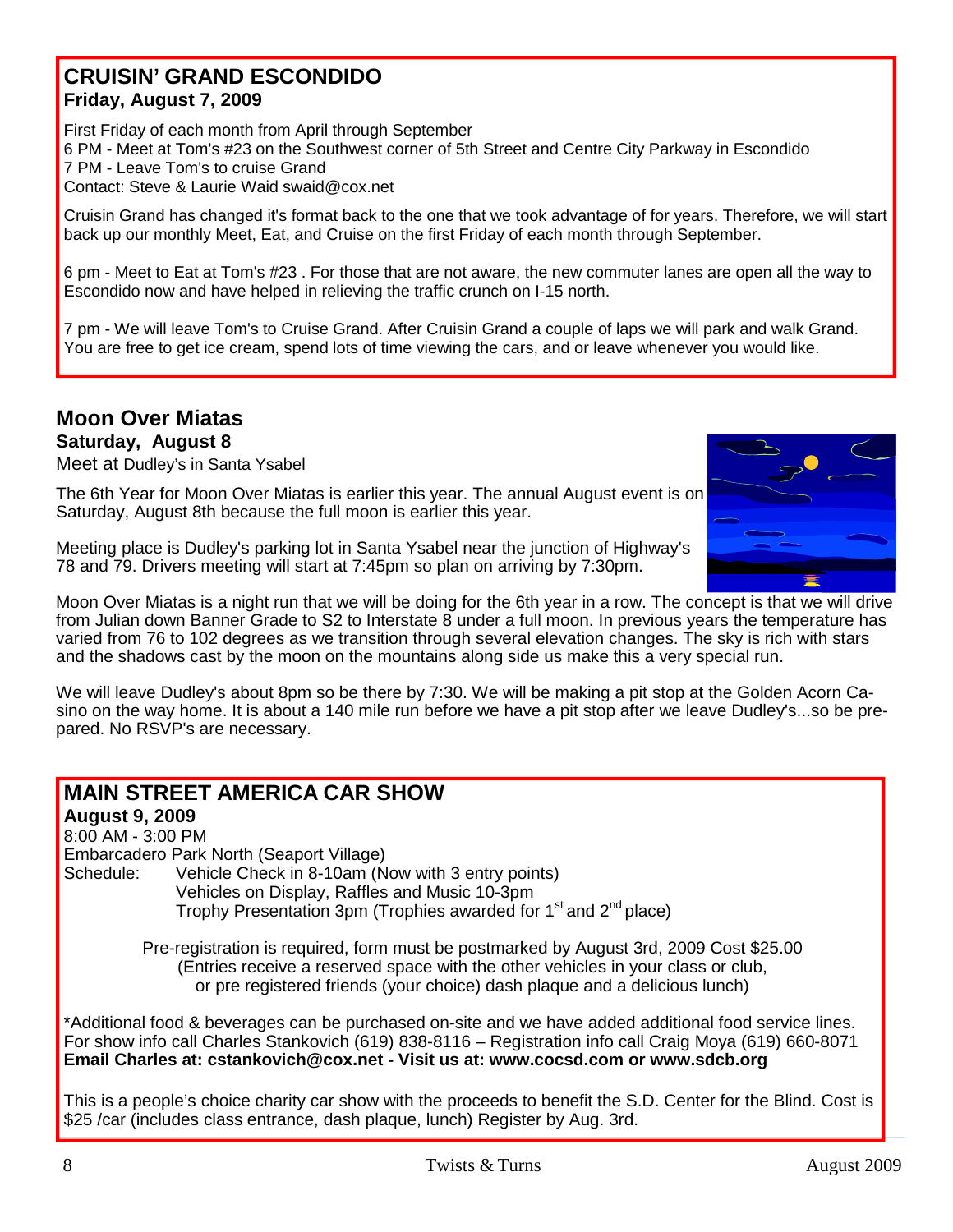#### **Adventure to the Grand Canyon Railway via Route 66**

Friday, Sept 11, 2009 - Monday, Sept 14, 2009 Event Coordinators: Mark & Cathy Booth, H (619) 670- 3789, M (619) 990-5520, markbooth@cox.net

 Mark & Cathy are leading a 4-day getaway adventure to Williams, AZ and the Grand Canyon Railway! We'll travel Route 66 along the way! Starting Friday, September 11, we'll drive up I-15 to Victorville where we'll visit the California Route 66 Museum. Then we'll leave the super-slab behind and take Route 66 from Victorville to Barstow, where we'll visit the Route 66 Mother Road Museum. We'll overnight in Barstow at a very nice Holiday Inn Express. Saturday, the fun really kicks into high gear as we again shun the highway to explore sections of Route 66 between Barstow and Williams. This will include the longest contiguous section of Route 66 left in America. We'll travel through and visit the famous Route 66 towns of Oatman, Kingman, Peach Springs and Seligman before arriving at Williams. In Williams, we'll stay at the wonderful Lodge on Route 66, a historic motor court motel that has been refurbished to first-class condition! Sunday, we'll board the Grand Canyon Railway for a leisurely ride to the south rim of the Grand Canyon. We'll have about 3.5 hours to explore the Grand Canyon before boarding the train for our return trip to Williams. Monday, we head for home!

 To make your reservations: Friday, September 11 in Barstow - Holiday Inn Express, 2700 Lenwood Road, (760) 253-9200. The discount rate is \$99 (plus

tax). When making your reservation, be sure to mention the General Manager's name, Joyce Wilston to get the \$99 rate. Mark & Cathy visited this Holiday Inn Express and the rooms are very nice. A hot breakfast is included in the rate. There is an Outlet Mall very close by for the shoppers among us!

 Saturday & Sunday, September 12 & 13 in Williams - The Lodge On Route 66, 200 E. Route 66, (877) 563- 4366. The discount is 15% off of the normal room rate. Normal room rates are from \$99 to \$209 per night, depending if you choose a room with a single queen bed, two queen beds, or one of the available suites. Rates are slightly higher on Saturdays. To get the 15% discount, mention Mark Booth's name and the Miata group. Carol, the owner, knows all about the deal so ask to speak with her if you have any trouble. The Lodge's website: http://thelodgeonroute66.com/

 Sunday, September 13, Grand Canyon Railway Trip - Make your reservations online at http://www.thetrain.com/ or by calling (800) 843-8724. Roundtrip tickets cost anywhere from \$70 to \$190 per person depending on what type of train car you choose. The site has the details expl aining the differences. You may choose to ride in one typ e of car on the way to the Canyon, and a different type of car on the way back. Mark & Cathy are riding Coach clas s up and Luxury class back, which comes to \$130 per per son.

Mark & Cathy hope you will join them for the fun! If y ou decide to attend, please be sure to let them know so th ey can add your name and contact info to the list of atten dees.

Route 66 travelers to Miata World II saw some of the sights we'll see on the trip to the Grand Canyon. Left, Steve Waid poses with a wild burro in Oatman, and

right, Maryanne Garon gets out of her car at Cool Springs, a vintage gas station and rest stop.



Volume 14 Number 8 Twists & Turns #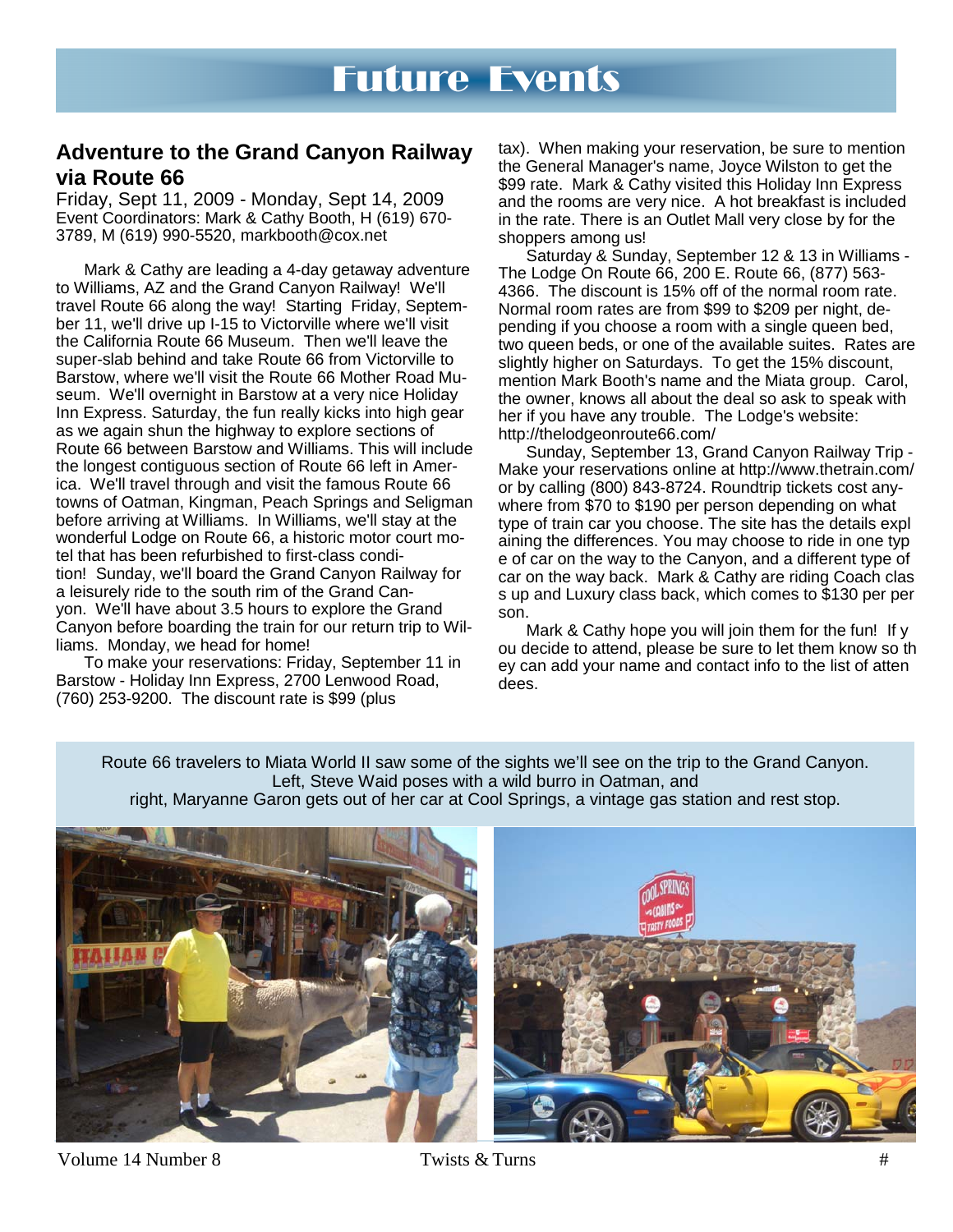# SDMC Officers



**DAVID STREETER President** 

**TED KESLER Vice President** 



**GABE RIVERA Secretary** 



**STREETER Treasurer** 

# Executive Board

"@..." indicates that e-mail address ends in @sandiegomiataclub.org

| <b>PRESIDENT</b>      | David Streeter                             | 760-317-1028 | president@     |
|-----------------------|--------------------------------------------|--------------|----------------|
| <b>VICE PRESIDENT</b> | Ted Kesler                                 |              | vicepresident@ |
| SECRETARY             | Gabe Rivera                                | 619-295-5993 | secretary $@$  |
| <b>TREASURER</b>      | <b>Gene Streeter</b>                       | 619-656-6730 | treasurer $@$  |
|                       | To send e-mail to all members of the Board |              | board@         |

### **Administrative Board**

| <b>MEMBERSHIP</b>         | Linda Payne         |              | $m$ embership $@$        |
|---------------------------|---------------------|--------------|--------------------------|
|                           | <b>Terri Eberst</b> |              |                          |
| <b>EVENTS COORDINATOR</b> | Diane Foster        |              | events $@$               |
| <b>CLUB E-MAIL</b>        | <b>Bob Kleeman</b>  | 619-501-9776 | postmaster@              |
| WEBMASTER                 | Jerry Standefer     |              | webmaster@               |
| <b>CLUB REGALIA</b>       | Bryan & Vicki Kiehl |              | regalia@                 |
| <b>HISTORIAN</b>          | <b>Elinor Shack</b> | 858-485-0278 | mshack@san.rr.com        |
| <b>NAME BADGES</b>        | Sue Hinkle          |              | sportscarr@sbcglobal.net |
|                           |                     |              |                          |

### *Twists & Turns* **Staff**

| <b>EDITOR</b>               | Les Smith                |              | newsletter $@$                    |
|-----------------------------|--------------------------|--------------|-----------------------------------|
| <b>LAYOUT EDITOR</b>        | Laurie Waid              | 760-432-0727 | swaid@cox.net                     |
| <b>TECHNICAL EDITOR</b>     | <b>Barry Billingsley</b> |              | barrybillingsley@worldnet.att.net |
| <b>Mailing Coordinators</b> | Steve & Paula Kennison   |              | kennison@san.rr.com               |
| <b>PROOFREADER</b>          | Eunice Bauman            |              |                                   |

*The SAN DIEGO MIATA CLUB is a California nonprofit corporation. Twists & Turns is the monthly newsletter of the SAN DIEGO MIATA CLUB. Use of articles or stories by other Miata clubs is hereby granted, provided proper credit is given. Submissions to the newsletter are welcomed and encouraged. When possible, please e-mail your submissions to the newsletter editor. Submissions may also be mailed to the club's post office box.Submission deadline is the 15th of each month. The Editor reserves the right to edit all submissions.* 

# **Contact SDMC**

ON THE WEB

*www.sandiegomiataclub.org* 

24-HOUR VOICE MESSAGE LINE 619-434-2007

BY MAIL

P.O. Box 421325 San Diego, CA 92142

#### CLUB E-MAIL

Most club communication is conducted via e-mail through a Yahoo Group named SDMC-List. A free Yahoo account is required. Follow these steps to join.

- 1. Go to *http://autos.groups.yahoo.com/ group/SDMC-List* (capitalization matters!).
- 2. Click "Join This Group!"
- 3. If you have a Yahoo account, log in. If you do not, click "Sign Up" and follow the instructions.
- 4. After logging in, you will be returned to the SDMC-List "Join This Group" page.
- 5. In "Comment to Owner," state that you are an SDMC member.
- 6. Complete remaining selections, perform Word Verification, and click the "Join" button.
- 7. Your SDMC membership will be verified. The verification and approval process may take several days.

For more detailed instructions, see the club's website.

#### MEMBERSHIP ROSTER

The membership roster is available to SDMC members only. Follow these steps to access the roster.

- 1. Go to *http://autos.groups.yahoo.com/ group/SDMC-List*.
- 2. Log in and click "Database"
- 3. Click on the most current table in the tables list
- 4. To print, click "Printable Report." The printed copy will be 15–20 pages.

For more detailed instructions and op tions, see the club's web site.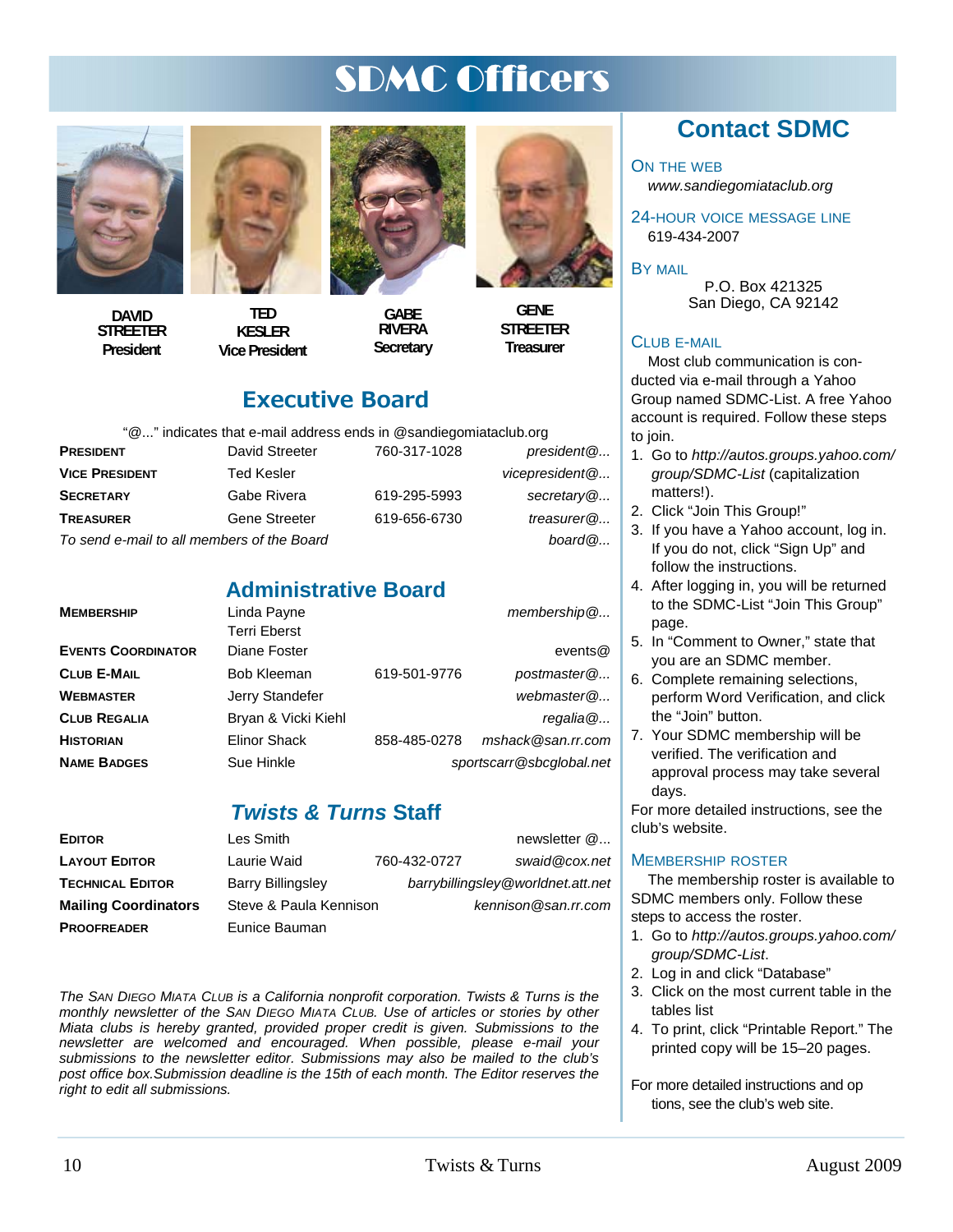# Member Discounts

**M** any vendors offer<br> *not endorse these vendors, but lists*<br> *not endorse these vendors, but lists* discounts to *Miata Club members. The club does them as a membership benefit. Some offers may require you to show a current SDMC membership card.* 

*Businesses that wish to be listed must offer a discount from their normal retail prices to SDMC members. Listings are limited to five lines (about 30- 35 words). Contact newsletter @sandiegomiataclub.org for more information*.

#### **Automotive Services**

**Allen's Wrench.** Mazda Master Technician. 1620 Grand Avenue, San Marcos. 760-744-1192. Discount: 10% (except oil changes).

**American Battery**. Miata batteries & all other batteries. 525 West Washington, Escondido. 760-746-8010. Contact: Jeff Hartmayer. Discount: Fleet discount on all products.

**Dent Time:** fast reasonable paintless dent removal. 800-420-DENT (3368). They come to your door, provided quick and professional service.

**Express Tire**. Auto repair, tires. 12619 Poway Road, Poway. 858-748- 6330. Manager: David Dolan. Discount: 10% on parts and labor, including tires.

**Good-Win Racing LLC**. Miata intakes, exhausts, shocks, springs, & goodies from Racing Beat, Moss, and more. *www.goodwin-racing.com*. 858- 775-2810. Special club price on everything.

**Hawthorne Wholesale Tire**. Tires, wheels, brakes, and suspension. 877 Rancheros Dr., San Marcos. 760-746- 6980. Discount: 10%

**Kesler Customs**. Miata chassis braces, adjustable dead pedals, hideaway license plate brackets. Installation of aftermarket parts, fabrication, light welding. Ted Kesler, 619-421- 8472. Special club prices.

**Knobmeister Quality Images**. 3595 Gray Circle, Elbert, CO 80106-9652. Joe Portas, *joe@knobmeister.com*. 303-730-6060.

**Langka Corp**. Guaranteed paint chip and scratch repair system. Cleaning, detailing, and restoration products. 800-945-4532. *www.langka.com*. Discount: 30%.

**Larry Dennstedt's Auto Repair**. 4283 41st Street, San Diego. 619- 284-4911. Discount: 10% on labor.

**Lutz Tire & Service**. Alignment specialist, tires. 2853 Market Street, San Diego. 619-234-3535. Ask for Mike. Discount: 10% on parts (tires not included).

**Magnolia Auto Body**. Restorations, body work. 476 West Main Street, El Cajon. 619-562-7861. Ask for T.J. Discount: 10% on labor and parts.

**Porterfield Enterprises Ltd**. Brake pads, rotors. 1767 Placentia Ave., Costa Mesa. 949-548-4470. Discount: 15% on Porter-field & Hawk brake pads; \$10 off rotors; \$9.25 for Motul 600 brake fluid (1 pint).

**Smog Squad**. 3342 Rosecrans, San Diego. 619-223-8806. General Manager: Jose Munoz. Discount: \$10 on smog tests.

**Thompson Automotive**. Cool accessories for our cool cars; oil filter relocation kits, gauge kits, air horns, brakes, Voodoo knobs, & MORE. *www.thompson-automotive.com*. 949- 366-0322. Discount: 10%

**Tri-City Paint**. Professional detailing, pro-ducts, paint, airbrushes, car covers. West Miramar Area: 858-909- 2100; Santee, Mission Gorge: 619- 448-9140. Discount: Body shop pricing #CM6660.

**World Famous Car Wash**. Complete professional car care. Complete detail, hand wax, leather treatment, free shuttle service. 7215 Clairemont Mesa Blvd, San Diego. 858-495-9274. Discount: 10%

#### **Mazda Dealerships**

**Mazda of Escondido.** 760-737-3200. Discount: 20% on most parts; 15% on labor (not including smog certification). For purchase, ask for Barb and receive free SDMC membership for 1 year!

**Westcott Mazda**. National City. 619- 474-1591. Discount: 15% on parts or labor (except oil changes).

#### **Other Services**

**Coldwell Banker Real Estate**. David T. Bryan, Realtor. 619-334-4625. *davidbryan@coldwellbanker.com*. Free market analysis. No transaction fees for SDMC members or referrals!

**FIRST BRAND Inc**. Web/Logo Designs and Development We are currently offering a 10% discount off our promotional packages listed on www.FIRSTBRANDinc.com or you can call us at 951-672-6677.

**Rosin & Associates.** Attorneys at law. Accidents, insurance issues, general civil law. No recovery, no fee. Anita Rosin,

*anita.rosin@rosinlaw.com*. 619-543- 9600. Discount: 10% on attorneys fees.



For sale: Nearly new Roadstersport Race exhaust for NC and glass-pack baffle, \$120.00. Roland Soule, (858) 404-4375 soulesantee@aol.com

Buying or selling your Miata or Miata accessories? You can do it for free on Miatamart—the Miata for Sale web site, run by SDMC member Rainer Mueller. Check it out at *www.miatamart.com***.** 

**Classified ad space is provided at no cost to SDMC members only. Ads must include first and last names, telephone number, and email address, which must agree with current club roster. Send ads to swaid@cox.net**

**Ads will run for four months unless canceled, and may be revised and resubmitted.**